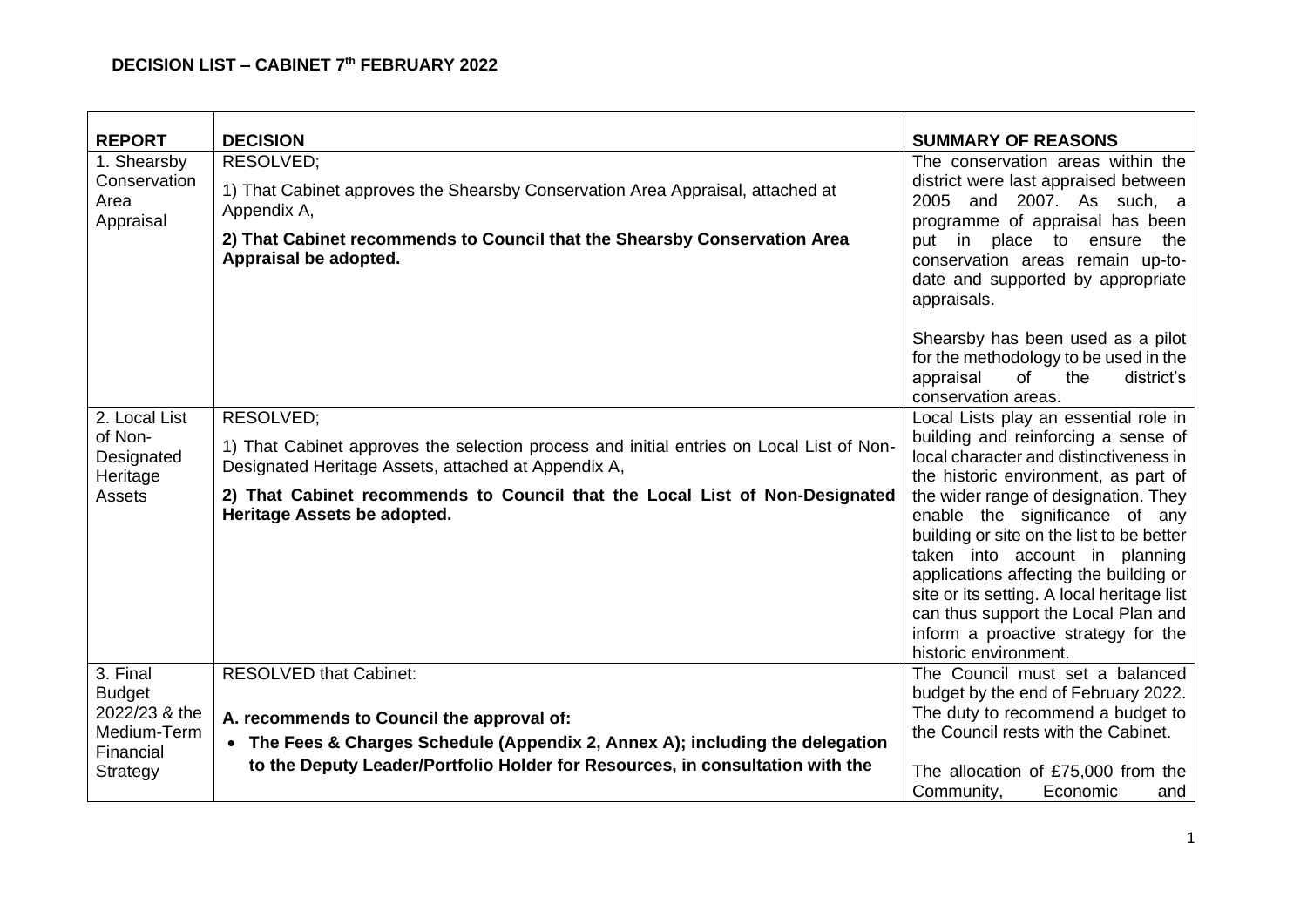| (2023/24 to<br>2026/27) | S.151 officer to vary Fees & Charges throughout the year, with retrospective<br>reporting to Council, and the<br>Consolidated Final Budget 2022/23 and Medium-Term Financial Strategy (2023/24 to<br>2026/27) at Appendix 2. |            |          | Infrastructure Earmarked Reserve to<br>the Projects, Risk and Smoothing<br>Earmarked Reserve will cover any<br>potential expenditure required as a<br>result of the Government's Levelling |
|-------------------------|------------------------------------------------------------------------------------------------------------------------------------------------------------------------------------------------------------------------------|------------|----------|--------------------------------------------------------------------------------------------------------------------------------------------------------------------------------------------|
|                         |                                                                                                                                                                                                                              | Report     | Appendix | Up White Paper.                                                                                                                                                                            |
|                         | In respect of the 2022/23 Final Budget, this includes a<br>$\circ$                                                                                                                                                           |            |          |                                                                                                                                                                                            |
|                         | Budget Requirement of £13.0m                                                                                                                                                                                                 | 3.2(i)     | 1.6.1    | The potential creation of a Platinum                                                                                                                                                       |
|                         | Council Tax Requirement of £6.7m                                                                                                                                                                                             | 3.2(i)     | 1.6.1    | Jubilee Community Capital Fund will                                                                                                                                                        |
|                         | Increase in Council Tax of £5/maximum                                                                                                                                                                                        | 3.2(i)     | 1.6.1    | allow for larger scale capital projects                                                                                                                                                    |
|                         | permitted i.e. the Band D charge will increase<br>to £177.97 (2020/21: £172.97).                                                                                                                                             |            |          | across the district in commemoration<br>of Her Majesty the Queen's Platinum<br>Jubilee year.                                                                                               |
|                         |                                                                                                                                                                                                                              | 3.11       | 3.1      |                                                                                                                                                                                            |
|                         | New Capital Programme projects totalling<br>£2.5m (including £40k for 2021/22),<br>with a revenue capital financing contribution of<br>£506k.                                                                                |            |          |                                                                                                                                                                                            |
|                         |                                                                                                                                                                                                                              | 3.2        |          |                                                                                                                                                                                            |
|                         |                                                                                                                                                                                                                              | (Table 2)  | 1.6.1    |                                                                                                                                                                                            |
|                         | o In respect of the Medium-Term Financial Strategy, this includes by 2026/27 a:                                                                                                                                              |            |          |                                                                                                                                                                                            |
|                         | Budget Requirement of £11.6m.                                                                                                                                                                                                | $3.2$ (ii) | 1.6.1    |                                                                                                                                                                                            |
|                         | Council Tax Requirement of £8m.                                                                                                                                                                                              | $3.2$ (ii) | 1.6.1    |                                                                                                                                                                                            |
|                         | Proposed "notional" increase in Council Tax of<br>£5 (and notionally for each year of the MTFS).                                                                                                                             | $3.2$ (ii) | 1.6.1    |                                                                                                                                                                                            |
|                         |                                                                                                                                                                                                                              | 3.11       | 1.5.1    |                                                                                                                                                                                            |
|                         | No new Capital projects (although 2023/24 to<br>2026/27 inclusive a total programme of<br>£10.2m)<br>with a revenue contribution of £907k.                                                                                   |            |          |                                                                                                                                                                                            |
|                         |                                                                                                                                                                                                                              |            |          |                                                                                                                                                                                            |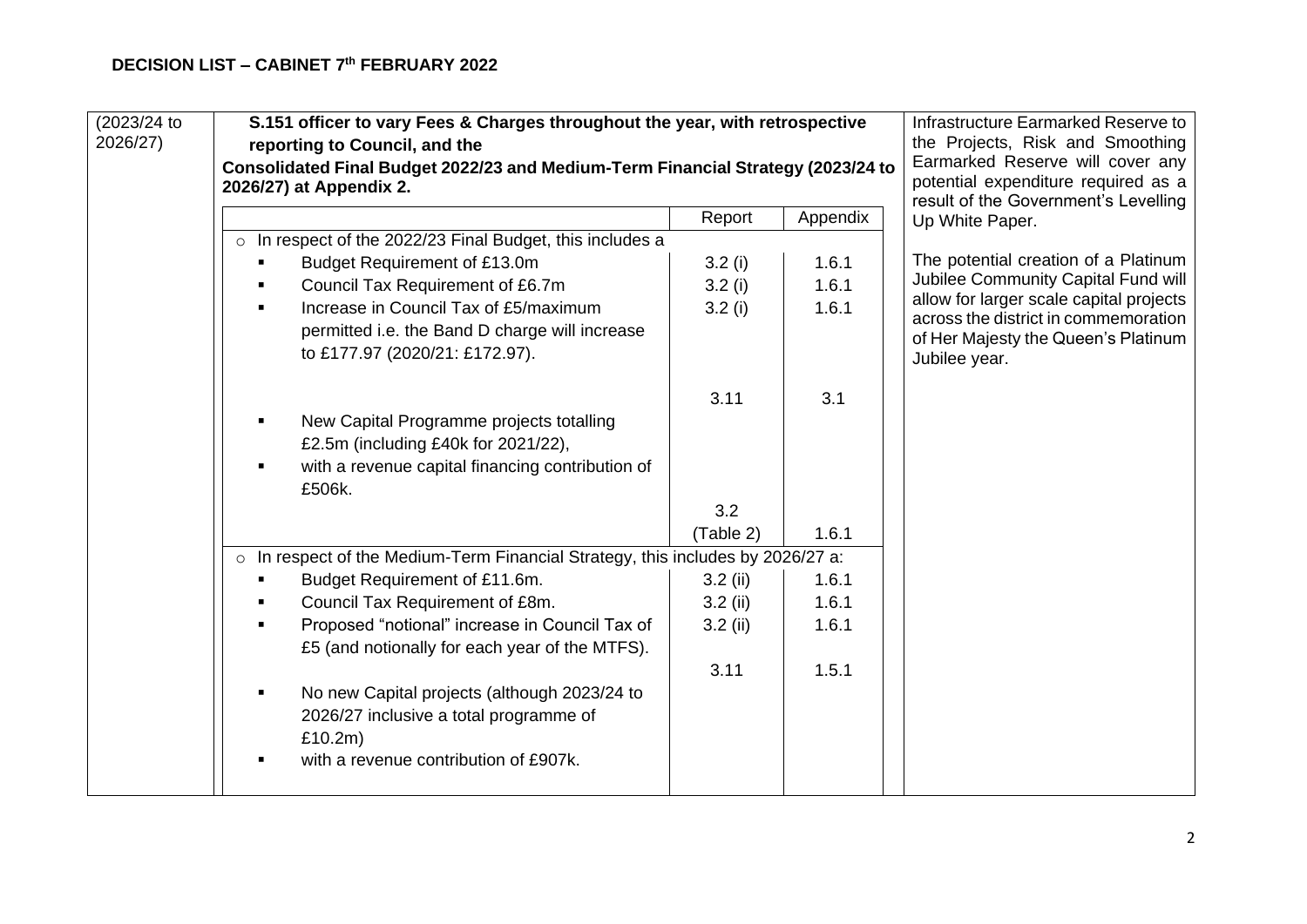|                                                                                  |                                                                                                                                                                                                                                                                                                                                                                                                                                     | 3.2 | 1.6.1 |                                                                                                                                                                                                                                                                                                                                                                                                                         |
|----------------------------------------------------------------------------------|-------------------------------------------------------------------------------------------------------------------------------------------------------------------------------------------------------------------------------------------------------------------------------------------------------------------------------------------------------------------------------------------------------------------------------------|-----|-------|-------------------------------------------------------------------------------------------------------------------------------------------------------------------------------------------------------------------------------------------------------------------------------------------------------------------------------------------------------------------------------------------------------------------------|
|                                                                                  | <b>B.</b> notes the comments of the Director, Finance & Fixed Assets in respect of the<br>"Robustness of the 2022/23 Budget and Medium-Term Financial Strategy 2023/24 to<br>2026/27" (para 5) and Appendix 2, Section 5).<br>AND,<br>C. Allocates £75,000 from the Community, Economic and Infrastructure Earmarked<br>Reserve to the Projects, Risk and Smoothing Earmarked Reserve,                                              |     |       |                                                                                                                                                                                                                                                                                                                                                                                                                         |
|                                                                                  | <b>D.</b> Requests the Director Finance, ICT & Assets to explore the possibility of creating a<br>Platinum Jubilee Capital Fund.                                                                                                                                                                                                                                                                                                    |     |       |                                                                                                                                                                                                                                                                                                                                                                                                                         |
| 4. Treasury<br>Management<br>Strategy and<br>Prudential<br>Indicators<br>2022/23 | <b>RESOLVED that Cabinet;</b><br>• Approves the capital prudential indicators and limits for 2022/23 to 2024/25 contained<br>within Appendix 1.<br>• Approves the Minimum Revenue Provision (MRP) Statement, contained within Appendix<br>1.<br>• Approves the Treasury Management Strategy 2022/23 and the treasury prudential<br>indicators<br>contained in Appendix 1, including the Authorised Borrowing Limit for the Council. |     |       | The Local Government Act 2003, as<br>amended,<br>supporting<br>and<br>regulations requires the Council to<br>"have regard to"<br><b>CIPFA</b><br>the<br>Prudential Code and the CIPFA<br>Treasury Management Code of<br>Practice to set Prudential and<br>Treasury Indicators for the next three<br>years to ensure that the Council's<br>investment<br>plans<br>capital<br>are<br>affordable, prudent and sustainable. |
|                                                                                  | • Approves the 2022/23 Annual Investment Strategy for treasury investments contained in<br>Appendix 1 and the detailed criteria included in Appendix 2.<br>• Approves the inclusion of Market Harborough Building Society on the list of approved<br>counterparties.<br>• Approves the Flexible Use of Capital Receipts Strategy.                                                                                                   |     |       | The Council is also required by the<br>Local Government Act 2003 to<br>undertake an annual review of its<br>policy for calculating the minimum<br>provision<br>(MRP)<br>revenue<br>for<br>repayment of external debt.<br>The Act requires the Council to set                                                                                                                                                            |
|                                                                                  |                                                                                                                                                                                                                                                                                                                                                                                                                                     |     |       | its<br>treasury<br>strategy<br>for<br>out                                                                                                                                                                                                                                                                                                                                                                               |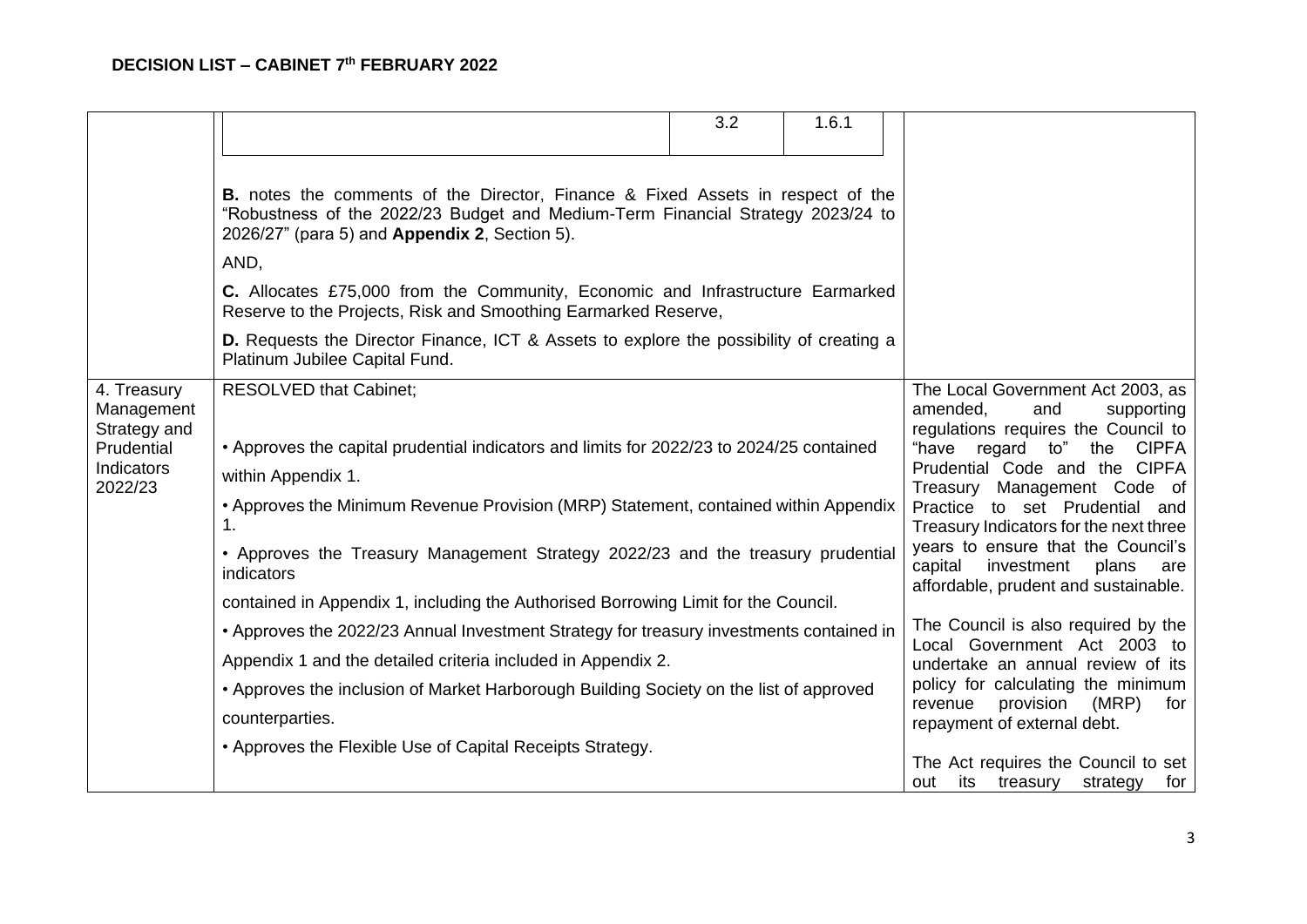|                                                          |                                                                                                                                                                                       | borrowing and to prepare an Annual<br>Investment Strategy. This sets out<br>the Council's policies for managing<br>its investments and for giving priority<br>to the security and liquidity of those<br>investments.                                                                                                                                                                                                                |
|----------------------------------------------------------|---------------------------------------------------------------------------------------------------------------------------------------------------------------------------------------|-------------------------------------------------------------------------------------------------------------------------------------------------------------------------------------------------------------------------------------------------------------------------------------------------------------------------------------------------------------------------------------------------------------------------------------|
| 5. Corporate<br>Plan 2022/23<br>and beyond               | <b>RESOLVED that Cabinet;</b><br>Reviewed and commented on the proposed Corporate Plan as attached at Appendix<br>A and recommends it to Council for adoption.                        | The Corporate Plan outlines the<br>Council's Vision, Priorities, Critical<br>Outcomes and associated<br>Key<br>Activities. These are reviewed each<br>year to ensure that they are fit for<br>purpose. The new corporate plan<br>has changed significantly since the<br>last review and engagement with<br>wider stakeholders on the new<br>proposed plan is recommended prior<br>finalised<br>document<br>to<br>being<br>produced. |
| 6. Risk and<br>Opportunity<br>Management<br>Framework    | <b>RESOLVED that Cabinet;</b><br>Approves the Council's Risk and Opportunity Management Framework, attached at<br>Appendix A to the report, for use in the 2022/23 and 2023/24 years. | <b>Risk</b><br>Opportunity<br>The<br>and<br>Management Framework is subject<br>to review on a two-year cycle to<br>ensure that it remains appropriate to<br>Council needs and requirements.                                                                                                                                                                                                                                         |
| 7 <sub>1</sub><br>Performance<br>Management<br>Framework | RESOLVED:<br>That Cabinet approves the Council's Performance Management Framework attached as<br>Appendix A for use in the 2022/23 and 2023/24 years.                                 | The Performance Management<br>Framework is subject to review on<br>a two-year cycle to ensure that it<br>remains appropriate to Council<br>needs and requirements.                                                                                                                                                                                                                                                                  |
| 8. HDCS Ltd<br>Shareholder<br>Report                     | RESOLVED;<br>1. That the Deputy Chief Executive is appointed as a Non-Executive Director of the<br>Company.                                                                           | To ensure that the Company has in<br>robust<br>place<br>a<br>governance<br>framework within which to operate.                                                                                                                                                                                                                                                                                                                       |